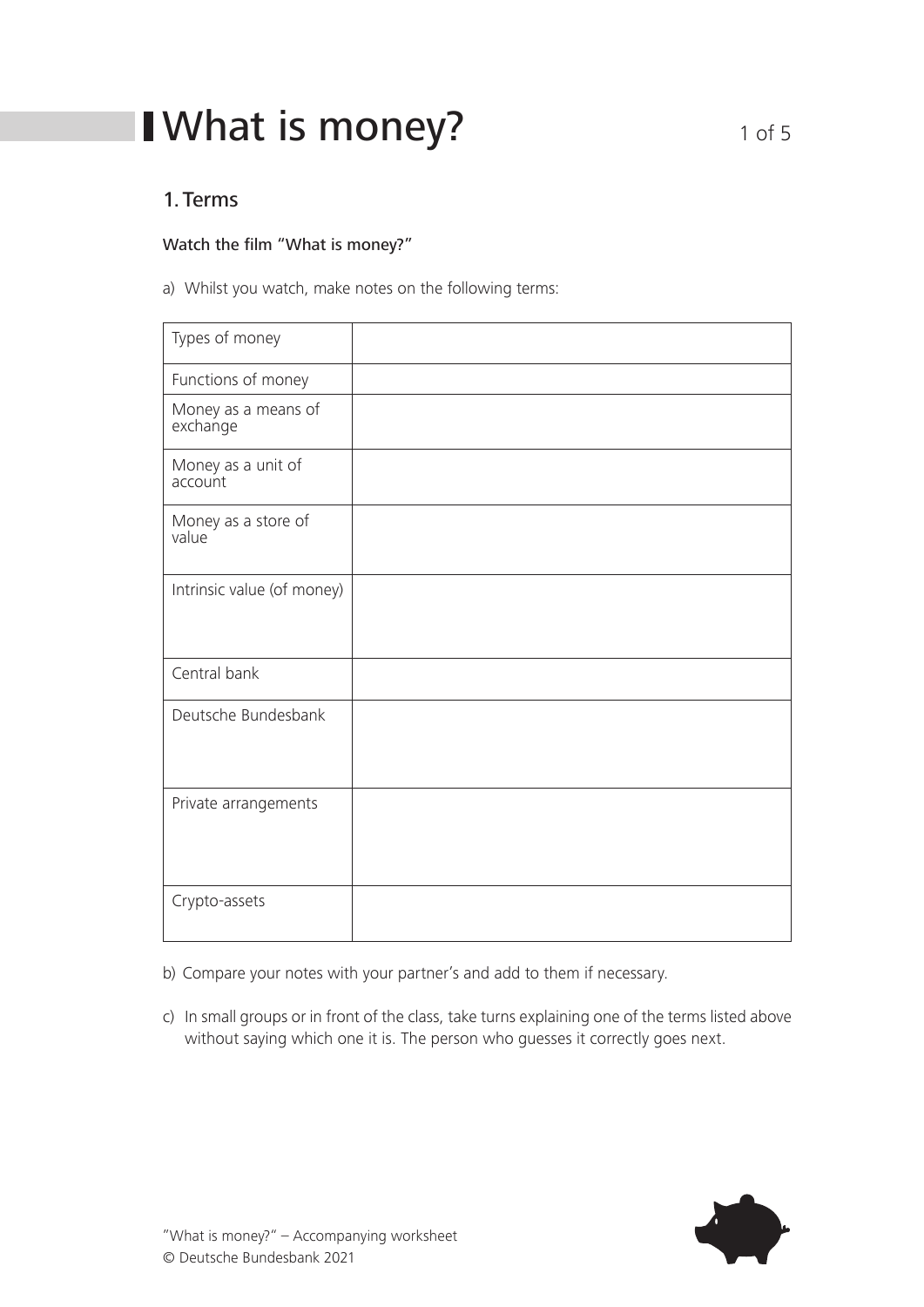# I What is money?  $2 \circ f 5$

### 2.Crossword puzzle: Enter terms from the film.

#### Horizontal  $\blacktriangleright$

- 1. Who protects the value of money?
- 3. Forged money
- 6. Material coins are made of
- 8. Cash consists of banknotes and … ?
- 9. The value of money

### Vertical ▼

- 2. A countries money
- 4. Money in bank accounts
- 5. With what does the central bank protect the value of money?
- 7. Central bank of Germany
- 10. What a product costs



Solution word:

| A B C D E F G H I J K L M N |  |  |  |  |  |  |  |
|-----------------------------|--|--|--|--|--|--|--|
|                             |  |  |  |  |  |  |  |

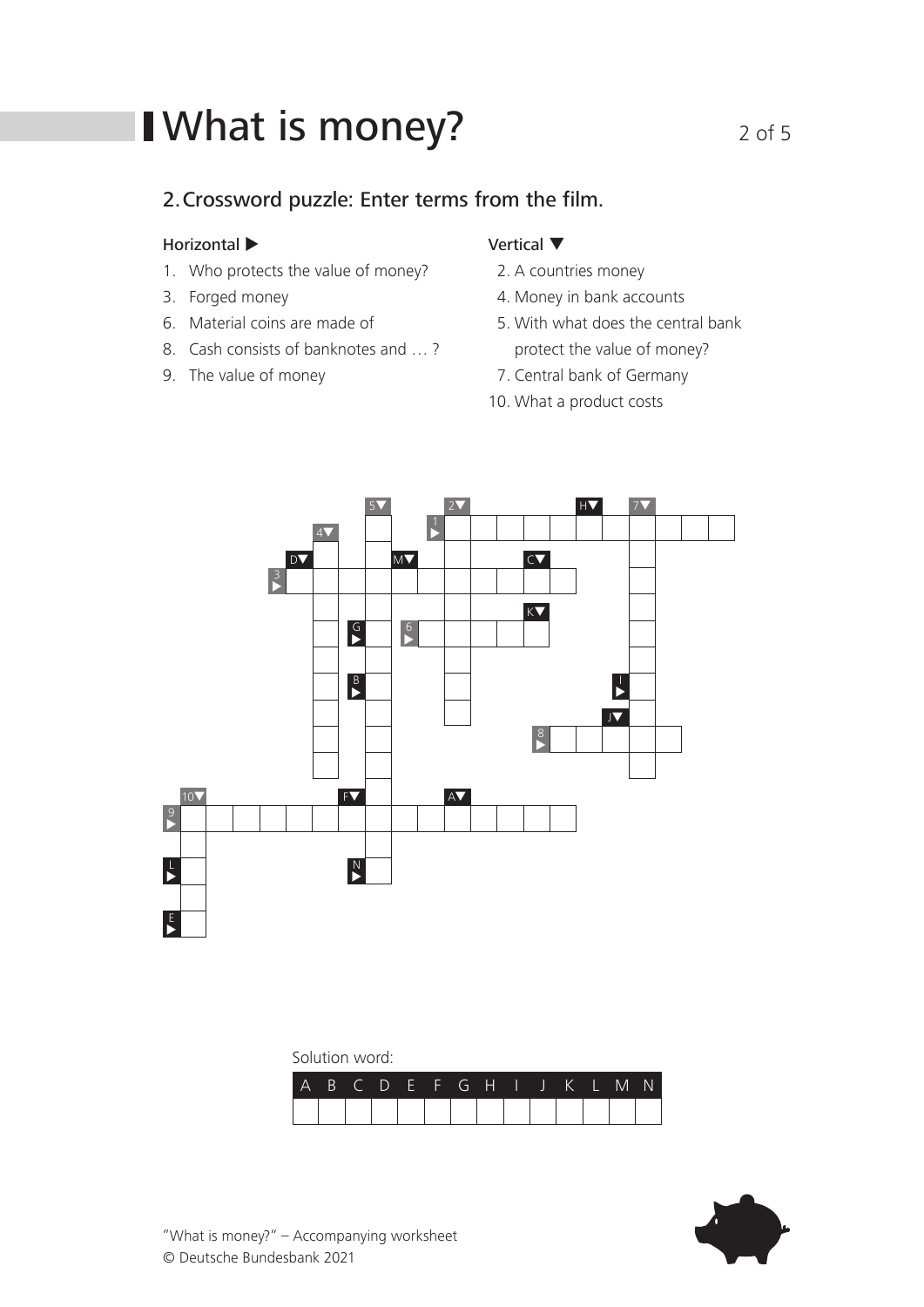# I What is money?<br>3 of 5

### 3. Crypto-assets: bitcoin and others

On the internet you see an advert encouraging you to buy bitcoin.

Check the following statements with the help of the film and write down the statements that the film makes about them.



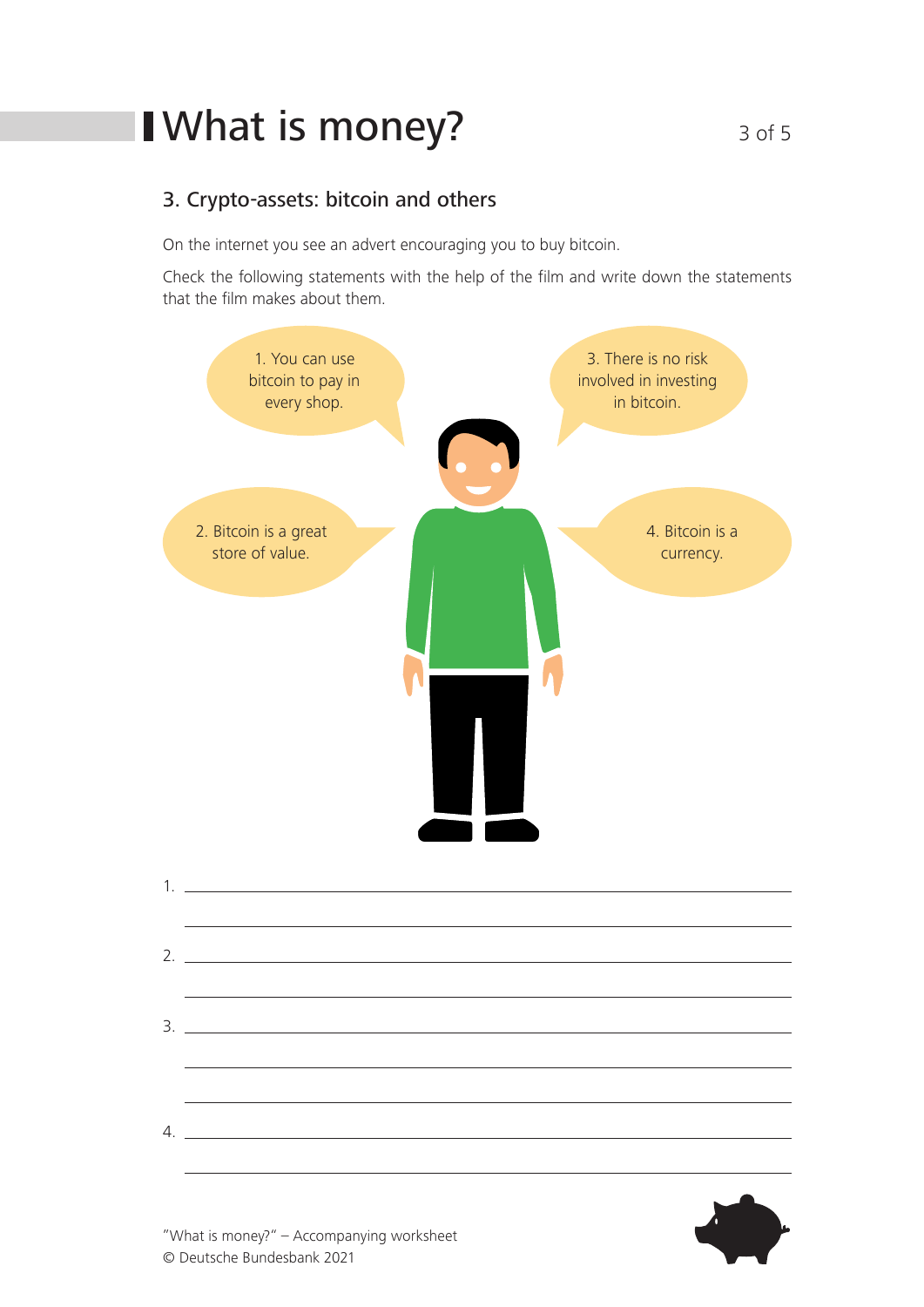# I What is money?  $4 \text{ of } 5$

## 4. Word search

Find the seven hidden words on the topic of functions of money. Don't forget to look in all directions (horizontal, vertical, diagonal).

| M              | E           | A | N           | $\mathsf S$ | O | F           | E            | X       | C           | Н | A            | N | G | E            |
|----------------|-------------|---|-------------|-------------|---|-------------|--------------|---------|-------------|---|--------------|---|---|--------------|
| U              | M           | E | A           | N           | S | O           | F            | P       | A           | Y | M            | E | N | T            |
| M              | T           | O | S           | I           | X | $\mathsf S$ | H            | $\sf R$ | A           | J | $\mathsf{V}$ | A | N | $\mathsf{V}$ |
| E              | O           | F | Z           | A           | K | C           | D            | V       | T           | X | X            | M | Q | $\sf V$      |
| $\overline{1}$ | Y           | Ν | G           | E           | A | E           | C            | J       | Y           | N | L            | D | R | D            |
| N              | C           | M | E           | O           | N | V           | A            | S       | K           | Τ | $\mathbf O$  | K | R | C            |
| K              | R           | O | U           | Y           | V | R           | B            | D       | $\mathsf S$ | Z | E            | G | G | T            |
| R              | P           | K | I           | M           | L | C           | J            | X       | S           | T | Y            | T | X | Q            |
| G              | U           | N | I           | Τ           | O | F           | A            | C       | $\mathsf C$ | O | U            | N | T | T            |
| P              | U           | R | $\mathsf C$ | Н           | A | S           | $\mathsf{I}$ | N       | G           | P | $\mathbf O$  | W | E | R            |
| B              | $\mathsf S$ | O | W           | G           | B | I           | U            | G       | T           | C | E            | L | I | U            |
| M              | I           | F | X           | X           | F | U           | $\mathbf O$  | X       | Z           | S | U            | Z | Н | $\mathsf S$  |
| Q              | N           | I | L           | D           | Q | R           | F            | R       | D           | A | J            | V | L | T            |
| Н              | C           | N | D           | A           | O | L           | G            | N       | Н           | Υ | Н            | G | N | G            |
| U              | Y           | S | Τ           | $\mathbf O$ | R | E           | $\mathbf O$  | F       | V           | A | L            | U | E | G            |